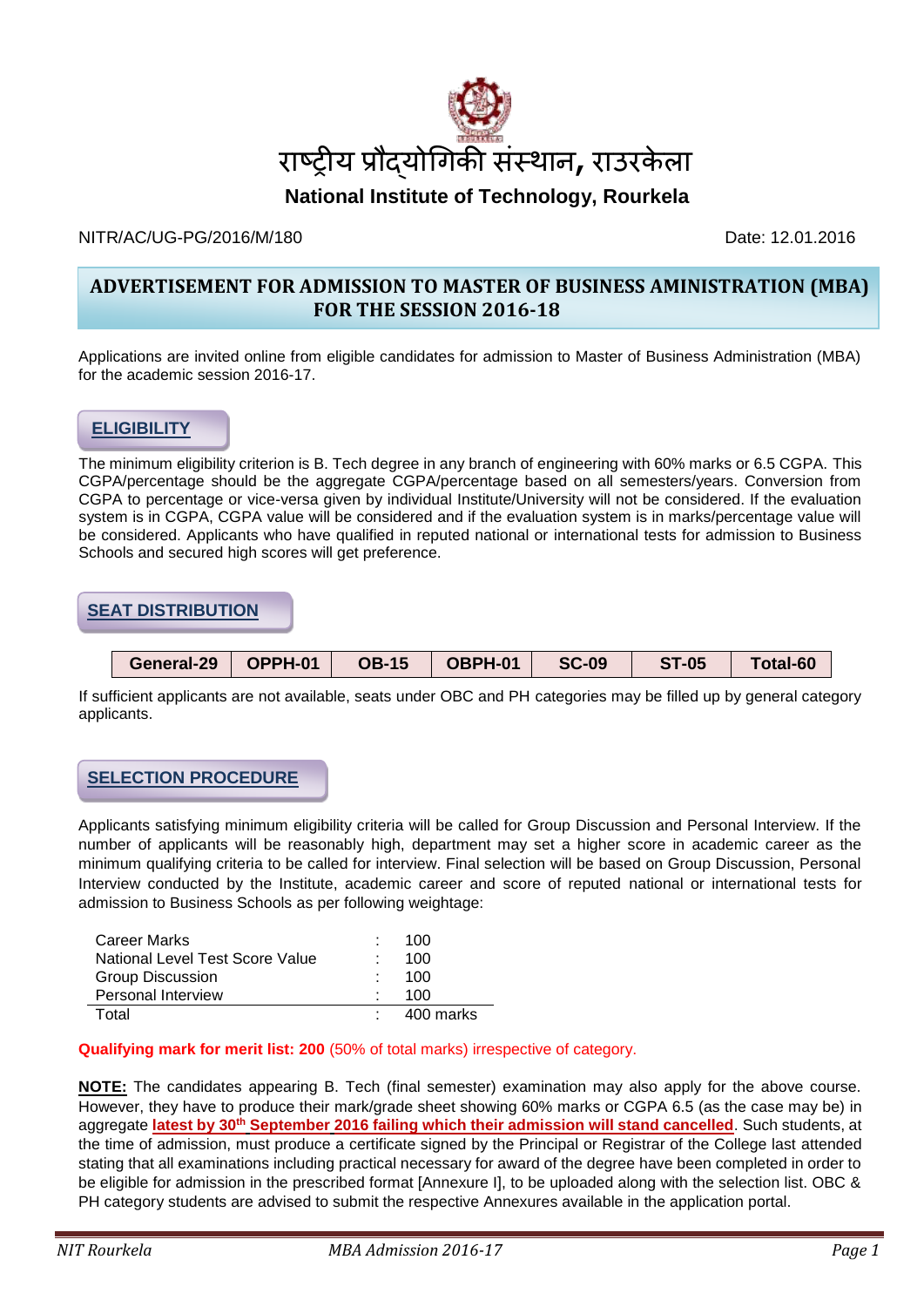#### **HOW TO APPLY**

Interested candidates satisfying the eligibility criteria may submit online application at **[http://eapplication.nitrkl.ac.in](http://eapplication.nitrkl.ac.i/)** following the instructions:

Applicants are advised to (a) read the advertisement carefully, (b) pay application fee of Rs.500/- online in the application portal and (c) fill up and submit the online application form accordingly.

Applicants are not required to send hard copy of the application form or any other document to NIT Rourkela. However, candidates who will be called for interview will be required to submit signed copy of the application form and a set of Xerox copies of all certificates to the HOD on reporting day of the interview. They also need to produce original certificates from HSC onwards for verification to the Academic Office at the time of admission.

All information will be displayed in our Institute website [http://www.nitrkl.ac.in](http://www.nitrkl.ac.in/) -> "Prospective Students"-> "Admission Advt. and Notices" and no intimation will be sent to any applicant by post. The applicants are required to visit our Institute website as per following schedule:

#### **IMPORTANT DATES**

| Application form will be available for online submission at:   | January 12, 2016 (Tuesday)            |  |
|----------------------------------------------------------------|---------------------------------------|--|
| http://eapplication.nitrkl.ac.in                               |                                       |  |
| Closing date for online application                            | March 10, 2016 (Thursday)             |  |
| Publication of list of applicants called for GD and Personal   | March 15, 2016 (Tuesday)              |  |
| interview in the Institute website                             |                                       |  |
| GD, Personal Interview                                         | April 02-03, 2016 (Saturday & Sunday) |  |
| Date of admission (Tentative)                                  | April 20, 2016 (Wednesday)            |  |
| Registration for the 1 <sup>st</sup> Semester (Tentative)      | July 25, 2016 (Monday)                |  |
| Starting of class for the 1 <sup>st</sup> Semester (Tentative) | July 26, 2016 (Tuesday)               |  |

#### **FEES**

| SI. No | Fee heads                                                          | Amount             |
|--------|--------------------------------------------------------------------|--------------------|
|        | Admission fee (one time)                                           | $1,500/-$          |
| 2.     | Tuition fee (per semester)                                         | $1,00,000/-$       |
| 3.     | Other fees such as Exam, Library, Electricity, etc. (per semester) | $3,000/-$          |
| 4.     | Student Activity fee (per semester)                                | $2,000/-$          |
| 5.     | Medical & Insurance fees (per semester)                            | $1,000/-$          |
| 6.     | Book Fee (per semester)                                            | $1,000/-$          |
| 7.     | Hostel seat Rent (per semester)                                    | $2,500/-$          |
| 8.     | Institute Emergency Fund (one Time)                                | $5,000/-$          |
| 9.     | Hall Dues (per semester)                                           | 15,500/- (approx.) |
| 10.    | Hostel Establishment Fee (per semester)                            | $2,500/-$          |
| 11.    | Caution Money (one Time Refundable)                                | $5,000/-$          |

A student admitted to the said programme shall be required to pay at the time of joining and also in subsequent semesters, the prevalent tuition fee and other fees as prescribed by the Institute till he/she is on roll including the period beyond the normal duration. There is no discount in fees for reduced academic load. Normally the fee structure will not change during the programme; but if the Institute revises the fee structure in the middle of a programme, a student is obliged to comply. The fee structure is given in the above table. Tuition fee and all other fees except the one time fees will be collected in two equal instalments during semester registration.

#### **REFUND**

**If a student is removed or he withdraws/leaves the Institute in the mid-session without completing the entire programme, all fees paid including the caution deposit will be forfeited by the institute. Mess advance may be refunded after deduction of dues, if any.**

For any queries, kindly write to us at: **[admission@nitrkl.ac.in](mailto:admission@nitrkl.ac.in)**

**Sd/-**

**Assistant Registrar (Academic)**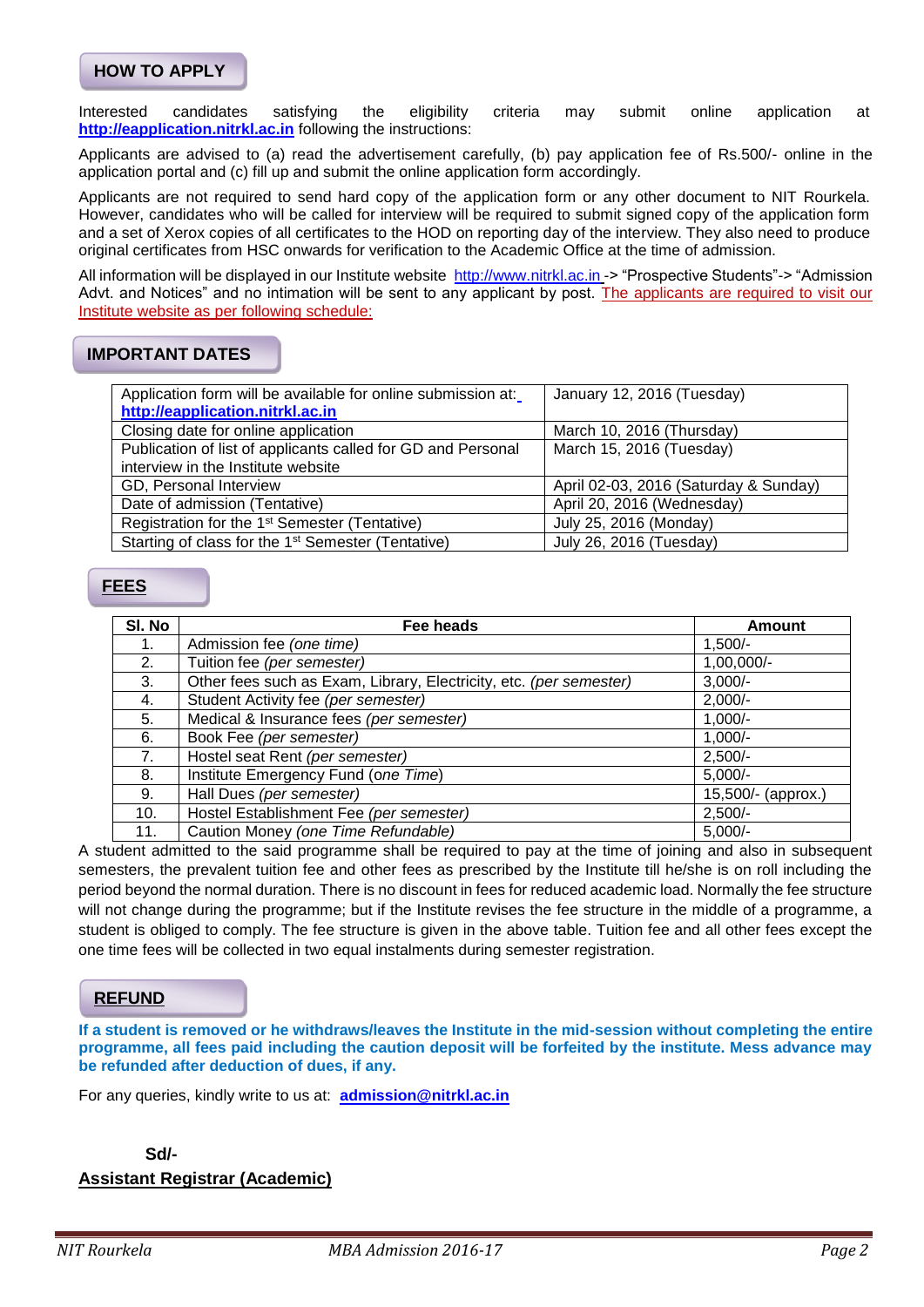**Annexure I** 

# **Undertaking to be produced by the candidates at the time of admission**

#### **Undertaking**

| I, Sri/Ms           |                                                                                                                    | Roll No. | hereby undertake that, I am a                                                                                       |
|---------------------|--------------------------------------------------------------------------------------------------------------------|----------|---------------------------------------------------------------------------------------------------------------------|
| bonafied student of |                                                                                                                    |          | (name of institute/                                                                                                 |
|                     |                                                                                                                    |          | college/ University) and have completed the final examination including practicals/sessionals and all other         |
|                     | requirements to be eligible for the award of the degree of                                                         |          | in                                                                                                                  |
|                     |                                                                                                                    |          | (Branch/Specialisation/Department) and my result has not been published yet. I will                                 |
|                     |                                                                                                                    |          | produce the result and certificates satisfying the required academic eligibility criteria for the programme applied |
|                     |                                                                                                                    |          | for, on or before September 30, 2016, failing which my admission shall stand cancelled and all fees paid will be    |
|                     | forfeited. I will not appeal to the Institute authority for further extension of date for submission of my result. |          |                                                                                                                     |

### **Date: Signature of the candidate**

# **Certification by the institute/ college/ University**

| This is to certify that Sri/Ms                                                                                       | Roll No.                                                                         | is a bonafied |
|----------------------------------------------------------------------------------------------------------------------|----------------------------------------------------------------------------------|---------------|
| student of this institute/college/University and has completed the final examination including practicals/sessionals |                                                                                  |               |
| and all other requirements to be eligible for the award of the degree of                                             |                                                                                  | in.           |
|                                                                                                                      | (Branch / Specialisation/Department). The result of the said examination will be |               |
| published on or before September 30, 2016, failing which his admission may be cancelled.                             |                                                                                  |               |

# **Date: Signature with Seal of the Principal/Registrar**